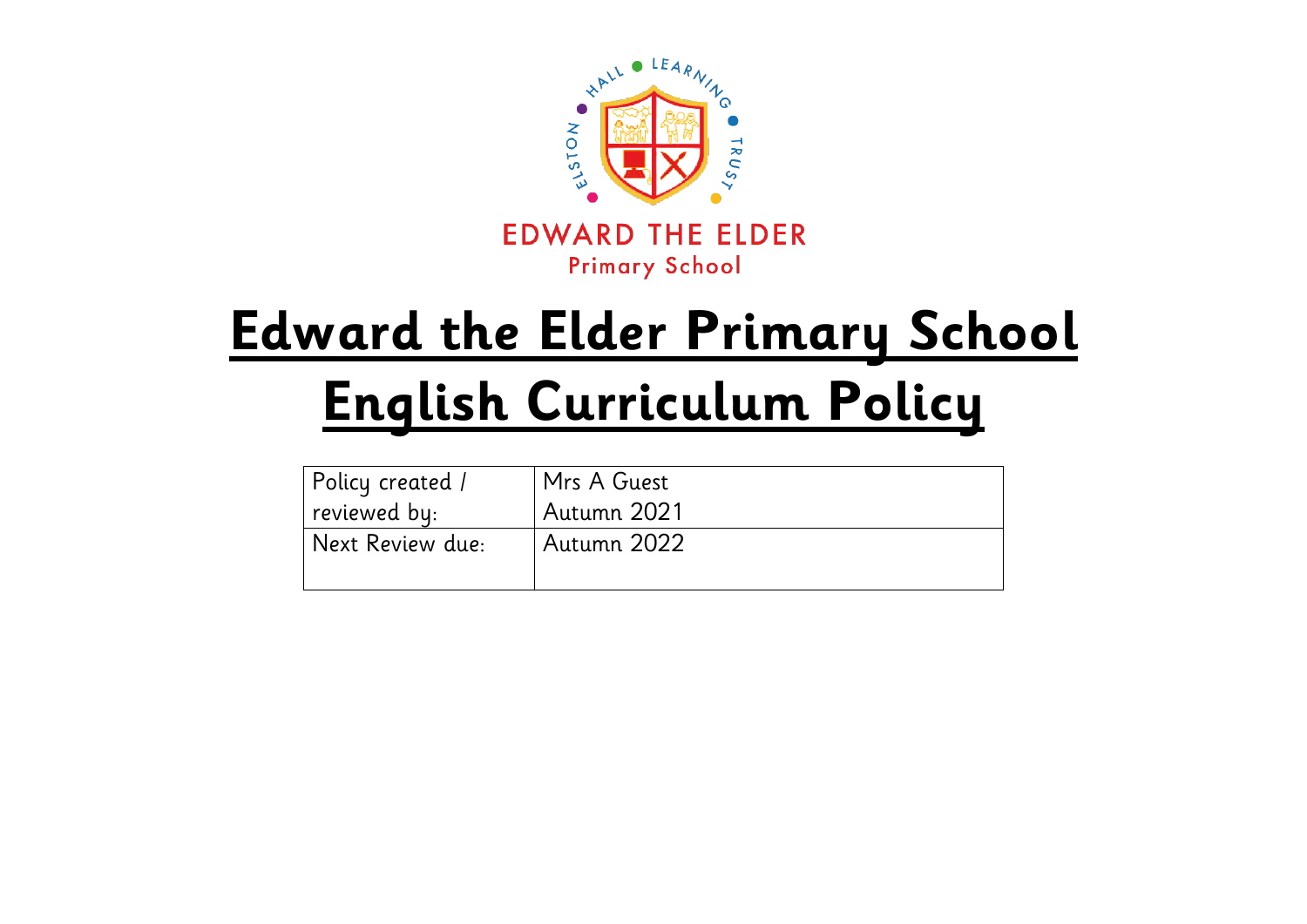The National Curriculum in English unites the vital skills of Reading, Writing, Speaking, Listening and Drama. Confidence and competence in language use, both **spoken and written, are critical to school success, underpinning well-being and independence.** 

At Edward the Elder Primary School we aim ... "to provide a happy, stimulating, disciplined and caring environment where pupils are confidently opening up the world **of learning"**

#### **English National Curriculum 2014**

#### **Purpose of study**

**English has a pre-eminent place in education and in society. A high-quality education in English will teach pupils to write and speak fluently so that they can communicate their ideas and emotions to others and through their reading and listening, others can communicate with them. Through reading in particular, pupils have a chance to develop culturally, emotionally, intellectually, socially and spiritually. Literature, especially, plays a key role in such development. Reading also enables pupils both to acquire knowledge and to build on what they already know. All the skills of language are essential to participating fully as a member of society; pupils, therefore, who do not learn to speak, read and write fluently and confidently are effectively disenfranchised.** 

### **Aims**

**The overarching aim for English in the national curriculum is to promote high standards of literacy by equipping pupils with a strong command of the written and spoken word, and to develop their love of literature through widespread reading for enjoyment. The national curriculum for English aims to ensure that all pupils: read easily, fluently and with good understanding** 

**develop the habit of reading widely and often, for both pleasure and information** 

**acquire a wide vocabulary, an understanding of grammar and knowledge of linguistic conventions for reading, writing and spoken language** 

**appreciate our rich and varied literary heritage** 

**write clearly, accurately and coherently, adapting their language and style in and for a range of contexts, purposes and audiences** 

**use discussion in order to learn; they should be able to elaborate and explain clearly their understanding and ideas** 

**are competent in the arts of speaking and listening, making formal presentations, demonstrating to others and participating in debate. (National Curriculum 2014)**

**The education inspection framework May 2019, No. 190015**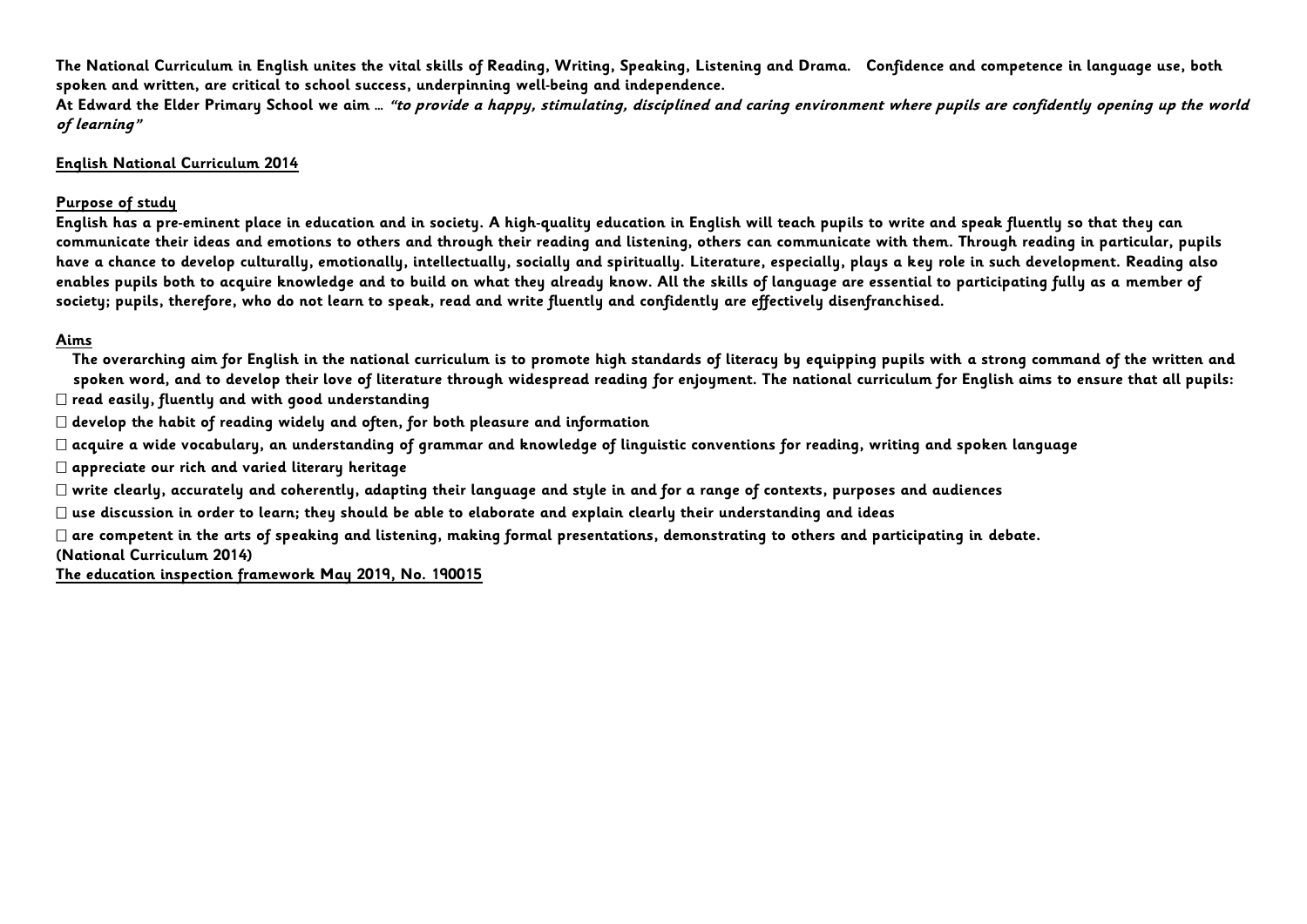# **Phonics and reading at Edward the Elder - summary**

|                 | <b>Phonics</b>                                                                                                                                                                                                                     | <b>Individual Readers</b>                                                                                                                                                              | <b>Guided Reading</b>                                               | <b>WCR</b>                                                                                                                                                                                 | <b>Assessments</b>                                                                                                                                                                                                                                                             |
|-----------------|------------------------------------------------------------------------------------------------------------------------------------------------------------------------------------------------------------------------------------|----------------------------------------------------------------------------------------------------------------------------------------------------------------------------------------|---------------------------------------------------------------------|--------------------------------------------------------------------------------------------------------------------------------------------------------------------------------------------|--------------------------------------------------------------------------------------------------------------------------------------------------------------------------------------------------------------------------------------------------------------------------------|
| <b>Purpose</b>  | To be able to read and spell using<br>sounds knowledge                                                                                                                                                                             | Individual reading — to monitor<br>reading at age-appropriate level;<br>to monitor fluency and accuracy<br>Reading journals: to develop<br>written response to texts. Home<br>readers. | GR- instructional level texts. To<br>teach specific reading skills. | WCR - Age appropriate text. To teach<br>specific reading skills.<br>English lessons - echo reading to build<br>fluency and stamina and also unpick<br>text features and author intentions. |                                                                                                                                                                                                                                                                                |
| <b>EYFS</b>     | Bespoke Trust Phonics programme -<br>focus on decoding – reading – with<br>elements of Letters and Sounds in<br>Nursery                                                                                                            | Picture books<br>Colour-banded Book Boxes<br>CEW words - flashcards sent<br>home<br>ORT<br>Nursery - N2 summer term if<br>stage appropriate                                            | Starts in Reception summer term<br>if not earlier                   | <b>NA</b>                                                                                                                                                                                  | Reception Termly Salford Reading age tests start as soon<br>as able.<br>Phonics assessments at least termly but once the learning<br>within a stage has been completed                                                                                                         |
| <b>KS1</b>      | Bespoke Trust Phonics programme -<br>focus on decoding - reading until Y1<br>screening and then focus on decoding<br>and encoding for spelling                                                                                     | Colour-banded Book Boxes<br>ORT<br>Journals                                                                                                                                            | ORT<br>Other age-appropriate texts                                  | Y1 NA<br>Υ2                                                                                                                                                                                | Termly Salford Reading age tests<br>Phonics assessments at least termly but once the learning<br>within a stage has been completed<br>Y1 phonics screening practice and tests                                                                                                  |
| KS <sub>2</sub> | Bespoke Trust Phonics programme -<br>focus on decoding - reading until Y1<br>screening and then focus on decoding<br>and encoding for spelling.<br>Main focus on spelling (encoding) but<br>phonics for reading continues for SEND | ORT<br>Colour-banded Book Boxes<br>Journals                                                                                                                                            | ORT<br>Other age-appropriate texts                                  | <b>Reading Detectives</b>                                                                                                                                                                  | Half termly assessments - to evaluate pupils' ability to<br>apply learning from all above in a mixed skill context and<br>independently.<br>Termly Salford Reading age tests<br>Phonics assessments at least termly but once the learning<br>within a stage has been completed |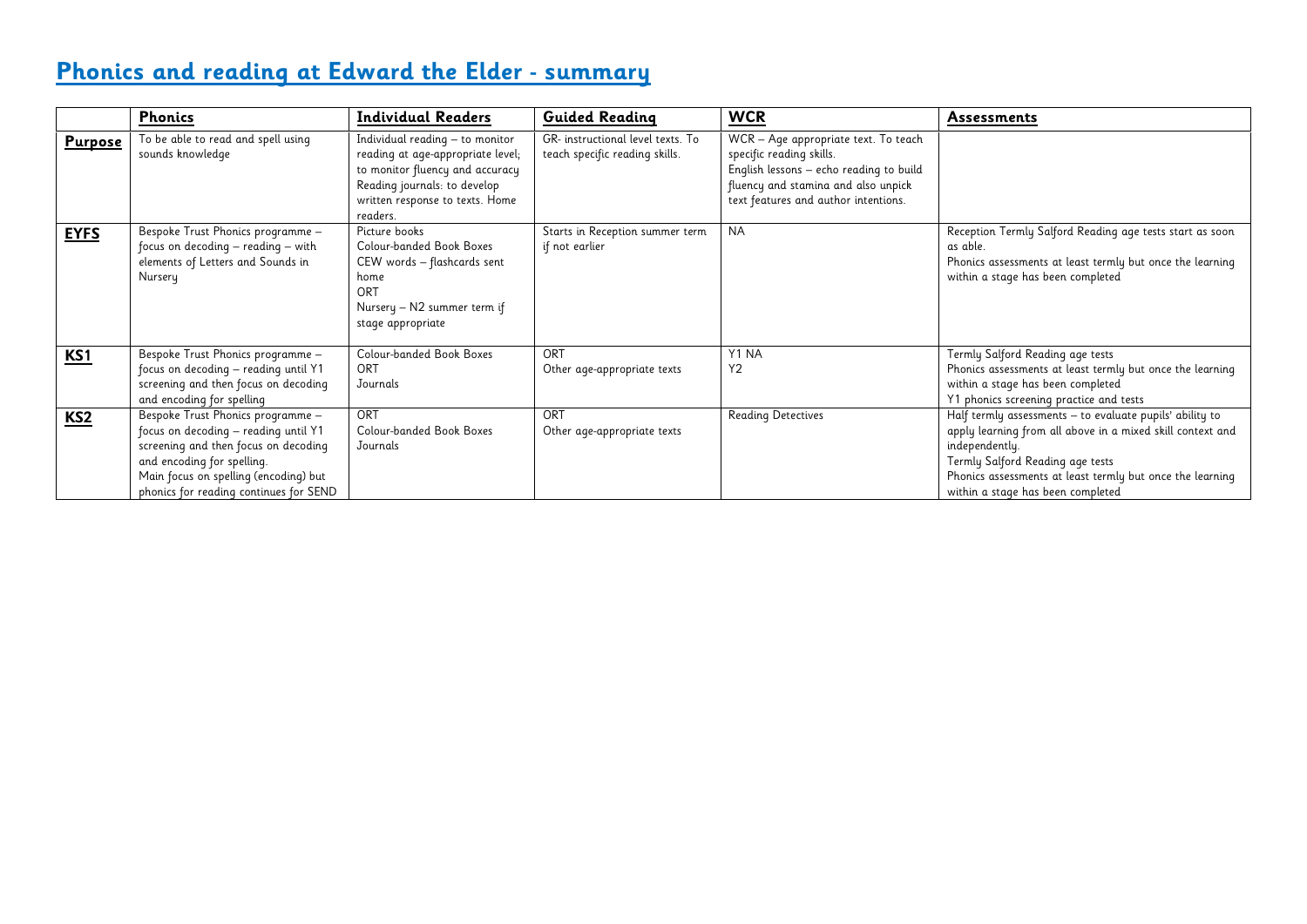### **Phonics and reading EYFS and KS1**

#### **Reading Intent at Edward the Elder**

The programmes of study for reading at key stages 1 and 2 consist of two dimensions:  $\Box$  word reading  $\Box$  comprehension (both listening and reading).

**It is essential that teaching focuses on developing pupils' competence in both dimensions; different kinds of teaching are needed for each.** 

Skilled word reading involves both the speedy working out of the pronunciation of unfamiliar printed words (decoding) and the speedy recognition of familiar printed words. Underpinning both is the understanding that the le **page represent the sounds in spoken words. This is why phonics should be emphasised in the early teaching of reading to beginners (i.e. unskilled readers) when they start school.** 

Good comprehension draws from linguistic knowledge (in particular of vocabulary and grammar) and on knowledge of the world. Comprehension skills develop through pupils' experience of high-quality discussion with the teache well as from reading and discussing a range of stories, poems and non-fiction. All pupils must be encouraged to read widely across both fiction and non-fiction to develop their knowledge of themselves and the world in whic establish an appreciation and love of reading, and to gain knowledge across the curriculum. Reading widely and often increases pupils' vocabulary because they encounter words they would rarely hear or use in everyday speec **also feeds pupils' imagination and opens up a treasure-house of wonder and joy for curious young minds.** 

**It is essential that, by the end of their primary education, all pupils are able to read fluently, and with confidence, in any subject in their forthcoming secondary education**

| <b>Intent (curriculum</b>                                                                                                                                                                                                                                                                                                                                                                                                                                                                                                                                                                                                                                                                                                                                                                                                                                                                                                                                                                          |              |                                                                                                                                                                                                                                                                                                                                                                                                                                 | <b>Implementation (method of delivery)</b>                                                                                                                                                                                                                                                                                                                                                                                                                                                                                                                                                                                                                                                                                                                                                                                                                                                                                                                                                                                                                  |                                                                                                                                                                                                                                                                                                                                                                                                                                                                                                 | <b>Impact (how progress is measured)</b>                                                                                                                                                                                                                                                                                                                                                                                                                                                                          |                                                                                                                                                                                                                                                                                                                                                                                                                                                                                                                                                                                                                                                                                                                                                                                                                                                                                                                                                                                                                                                                                                                                                                                                                                                                                                                                                                                                                              |
|----------------------------------------------------------------------------------------------------------------------------------------------------------------------------------------------------------------------------------------------------------------------------------------------------------------------------------------------------------------------------------------------------------------------------------------------------------------------------------------------------------------------------------------------------------------------------------------------------------------------------------------------------------------------------------------------------------------------------------------------------------------------------------------------------------------------------------------------------------------------------------------------------------------------------------------------------------------------------------------------------|--------------|---------------------------------------------------------------------------------------------------------------------------------------------------------------------------------------------------------------------------------------------------------------------------------------------------------------------------------------------------------------------------------------------------------------------------------|-------------------------------------------------------------------------------------------------------------------------------------------------------------------------------------------------------------------------------------------------------------------------------------------------------------------------------------------------------------------------------------------------------------------------------------------------------------------------------------------------------------------------------------------------------------------------------------------------------------------------------------------------------------------------------------------------------------------------------------------------------------------------------------------------------------------------------------------------------------------------------------------------------------------------------------------------------------------------------------------------------------------------------------------------------------|-------------------------------------------------------------------------------------------------------------------------------------------------------------------------------------------------------------------------------------------------------------------------------------------------------------------------------------------------------------------------------------------------------------------------------------------------------------------------------------------------|-------------------------------------------------------------------------------------------------------------------------------------------------------------------------------------------------------------------------------------------------------------------------------------------------------------------------------------------------------------------------------------------------------------------------------------------------------------------------------------------------------------------|------------------------------------------------------------------------------------------------------------------------------------------------------------------------------------------------------------------------------------------------------------------------------------------------------------------------------------------------------------------------------------------------------------------------------------------------------------------------------------------------------------------------------------------------------------------------------------------------------------------------------------------------------------------------------------------------------------------------------------------------------------------------------------------------------------------------------------------------------------------------------------------------------------------------------------------------------------------------------------------------------------------------------------------------------------------------------------------------------------------------------------------------------------------------------------------------------------------------------------------------------------------------------------------------------------------------------------------------------------------------------------------------------------------------------|
| design)                                                                                                                                                                                                                                                                                                                                                                                                                                                                                                                                                                                                                                                                                                                                                                                                                                                                                                                                                                                            |              |                                                                                                                                                                                                                                                                                                                                                                                                                                 |                                                                                                                                                                                                                                                                                                                                                                                                                                                                                                                                                                                                                                                                                                                                                                                                                                                                                                                                                                                                                                                             |                                                                                                                                                                                                                                                                                                                                                                                                                                                                                                 |                                                                                                                                                                                                                                                                                                                                                                                                                                                                                                                   |                                                                                                                                                                                                                                                                                                                                                                                                                                                                                                                                                                                                                                                                                                                                                                                                                                                                                                                                                                                                                                                                                                                                                                                                                                                                                                                                                                                                                              |
| All pupils follow the bespoke Trust<br>Phonics programme based upon NC                                                                                                                                                                                                                                                                                                                                                                                                                                                                                                                                                                                                                                                                                                                                                                                                                                                                                                                             | <b>Phase</b> | <b>Resources</b>                                                                                                                                                                                                                                                                                                                                                                                                                | <b>Timetabling/organisation</b>                                                                                                                                                                                                                                                                                                                                                                                                                                                                                                                                                                                                                                                                                                                                                                                                                                                                                                                                                                                                                             | <b>Home support</b>                                                                                                                                                                                                                                                                                                                                                                                                                                                                             | Learning environment                                                                                                                                                                                                                                                                                                                                                                                                                                                                                              | <b>Assessment and records</b>                                                                                                                                                                                                                                                                                                                                                                                                                                                                                                                                                                                                                                                                                                                                                                                                                                                                                                                                                                                                                                                                                                                                                                                                                                                                                                                                                                                                |
| requirements to ensure correct sequence<br>of learning and progression and no gaps<br>for learning. Letters and Sounds scheme is<br>also using Nursery<br>Pure sounds pronunciation.<br>Focus upon phonics for decoding (reading)<br>up to Y1 and them phonics for decoding<br>and encoding (spelling).<br>Phonics teaching begins from Day 1 in<br>Nursery, getting pupils ready to learn -<br>listening and pre-phonic skills.<br>Phonics to follow - revisit, teach, practise,<br>apply - approach. Planning sheet<br>required.<br>Phonic programme progresses into<br>spelling learning- including NC spelling<br>strategies and statutory spelling words.<br>Individual reading - to monitor reading<br>at age-appropriate level; to monitor<br>fluency and accuracy<br>Reading journals: to develop written<br>response to texts<br>GR- instructional level texts. To teach<br>specific reading skills - this begins in<br>summer term of Reception.<br>WCR - Age appropriate text. To teach | <b>FYFS</b>  | <b>Trust Phonics</b><br>Programme<br>Letters and<br>Sounds<br>resources<br>Phonically<br>decodable<br><b>Books</b><br>Key character<br>books<br>ORT Books in<br>carefully<br>ordered stages<br>After Stage 10<br>(aprrox 2S),<br>move to colour-<br>coded book<br>bands in KS2.<br>Teachers use<br>professional<br>judgement -<br>Stage 10 is a<br>quide.<br>GR in KS1: age<br>appropriate<br>texts - pitched<br>1 level higher | Daily phonics in Nursery and Reception<br>Pupils begin reading school programme by end of autumn term in Reception at the<br>latest or when ready. Includes GR in summer term.<br>Lowest 20% of readers<br>Reading: 1:1 individual reading with teacher / TA<br>PP reading intervention 1:1<br>1:1 Intervention reading - identified group from data<br>Lowest 20% readers - word cards & reading (every day)<br>Story time/shared reading - daily by adults and children<br>Literacy - story focus where possible eq: Rhyme, author focus<br>Thematic - Involves stories across topics<br>PSHE - Story to support discussions<br>Learning linked to book stimulus throughout the year and highly focused on<br>communication and language which is a crucial link in this area.<br>Ability set for phonics across the year group - Reception/Year 1: reading focus -Year<br>2 : spelling focus (unless they haven't passed the screening).<br>Children receive weekly phonics-related spellings or CEW words in all groups. No ARE<br>spellings are given. | Daily phonics communication with<br>parents<br>Reading profiles to share comments<br>Workshops.<br>Parent meetings and newsletters<br>Books sent home daily<br>Books sent home<br>Phonics workshop held for parents -<br>information and interactive session<br>Phonics programme books<br>sent home to link learning (termly)<br>CVC words/CEW packs to support<br>readina                                                                                                                     | Reading areas - inviting<br>and has a range of books<br>to access<br>Support resources,<br>prompts, language rich in<br>words/font and verbal<br>communication<br>Reading for pleasure<br>encouraged and modelled<br>Decodable books in reading<br>areas linking to themes<br>enjoyed e.g. Paw Patrol<br>and princesses<br>CEW in EYFS and KS1<br>Sounds in EYFS and KS1.<br>Letter formation<br>Reading for pleasure box<br>Interactive - Choose/vote<br>for favourite book to be<br>read at the end of the day. | Phonic work is recorded practically.<br>Reading learning is recorded in pupil reading diary/record<br>Class learning journeys show children's communication about texts.<br>Reading records include individual assessments.<br>Reading moderation/Learning journeys share evidence of learning in this area.<br>Interim reading judgements assessed through the year following curriculum.<br>Intervention reading - identified group from data<br>Reading profiles to share comments (include individual reading assessments)<br>Reading books 1 (green group) or 2 depending on child's needs<br>Reading books changed as regularly as possible - can be daily - & heard by<br>Teacher & TA on rotation<br>Reading moderation, Salford reading checks, reading assessment directly linked<br>to curriculum age bands.<br>Termly Salford Reading Age tests to start as soon as children are able to access.<br>Monitoring will assess the effectiveness of teaching and learning on pupil<br>outcomes and next steps will be addressed appropriately.<br>Year group moderation and whole school and Trust Moderation to ensure robust<br>judgements.<br>Phonic work is recorded practically and in English books.<br>Early intervention is in place for pupils who need it.<br>Children are assessed at the end of each section of phonics on the Trust<br>programme and must achieve 80% + accuracy before being moved on. |
| English lessons - echo reading to build<br>fluency and stamina and also unpick text<br>features and author intentions.<br>Assessments - to evaluate pupils' ability<br>to apply learning from all above in a<br>mixed skill context and independently.                                                                                                                                                                                                                                                                                                                                                                                                                                                                                                                                                                                                                                                                                                                                             | KS1          | than reading<br>age<br>GR in KS2:<br>higher ORT<br>Stages (see<br>correlation<br>sheets) Regular<br><b>Book Audits</b><br>take place.                                                                                                                                                                                                                                                                                           | Daily English Lesson with phonics/GPS OMS<br>Phonics sessions 5x per week Y1/2 including spelling<br>Daily reading sessions.<br>WCR sessions once weekly in Y2 and in spring term look at past reading papers.<br>Lower ability readers receive additional individual reading up to 3x weekly with T or<br><b>TA</b><br>GR sessions (ability grouped start in Y1 from spring term for Red and Blue groups<br>and summer term for yellow and green x2 per week)<br>Y2 all groups at least 1x weekly but some groups up to 4x weekly<br>All pupils to read with T once every 2 weeks but 1x with an adult every week. Lowest<br>20% readers- daily reading. Teachers lead quided reading.                                                                                                                                                                                                                                                                                                                                                                     | Pupil reading diary with home<br>liaison comments section. Each ORT<br>book has a series of relevant<br>questions within it to be answered<br>in children's journals.<br>World Book Day celebrations,<br>Termly Book Fairs with designated<br>family browsing slots.<br>Home access to Oxford Reading<br>Owl Library and reading activities<br>through Purple Mash. Oxford<br>Reading Buddy - coming soon!<br>Parent meetings and newsletters Y1<br>phonics screening meeting in spring<br>term | Class reading area<br>CEW in KS1<br>Sounds in KS1                                                                                                                                                                                                                                                                                                                                                                                                                                                                 | Teacher reading record book<br>Log of books children have read<br>Phonic programme record<br>Salford Reading Age tests each term to identify pupils who have a reading age<br>below their chronological age.<br>Phonics is assessed at least termly using the school system. They must achieve<br>80% accuracy before moving their learning onto the next stage.<br>Phonics work in KS1 is not recorded in books, though activity sheets are<br>sometimes used. Any activity sheets used are usually sent home to enable<br>children to continue to practise/learn.<br>Phonics screening 3x yearly in year 1 to track.<br>Reading work is recorded in English books and comprehension books.<br>Y1 phonic screening preparation and mock tests<br>Monitoring will assess the effectiveness of teaching and learning on pupil<br>outcomes and next steps will be addressed appropriately.<br>Year group moderation and whole school and Trust Moderation to ensure robust<br>judgements.                                                                                                                                                                                                                                                                                                                                                                                                                                      |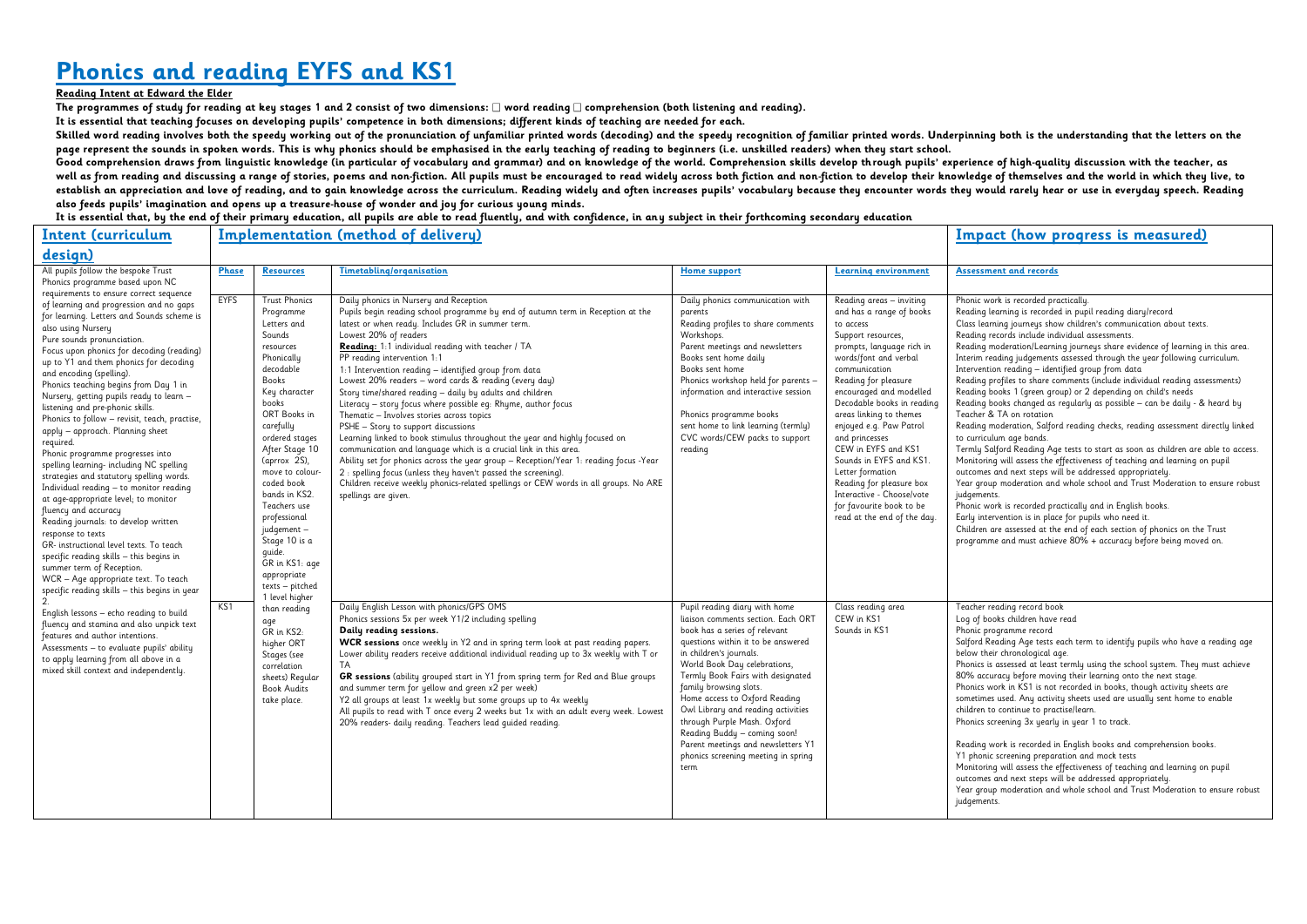## **Phonics and reading KS2**

| Intent (curriculum design)                                                                                                                                                                                                                                                                                                                                                                                                                                                                                                                                                                                                                                                                                                                                                                                                                                                                                                                                                                                                                                                                                                                                                                                                          |                  | Implementation (method of delivery)                                                                                                                                                                                                                                                                                                                                                                                                                                                                                                                                                                                                                                                                                                                                                                                                                                                                                                                                                                                                                                                                                                                                                                                                                                                                                                                                               | Impact (how progress is measured)                                                                                                                                                                                                                                                                                                                                                                                                                                                                                                                                                                                                                                                                                                                                                                                         |                                                                                                                                                                                                                                                                                                                                                                                                                                                                                                                                                                                                                                                                                                                                                                                                                                           |                                                                                                                                                                                                                                                                                                                                                                                                                                                                                            |                                                                                                                                                                                                                                                                                                                                                                                                                                                                                                                                                                                                                                                                                                                                                                                                                                                                                                                                            |
|-------------------------------------------------------------------------------------------------------------------------------------------------------------------------------------------------------------------------------------------------------------------------------------------------------------------------------------------------------------------------------------------------------------------------------------------------------------------------------------------------------------------------------------------------------------------------------------------------------------------------------------------------------------------------------------------------------------------------------------------------------------------------------------------------------------------------------------------------------------------------------------------------------------------------------------------------------------------------------------------------------------------------------------------------------------------------------------------------------------------------------------------------------------------------------------------------------------------------------------|------------------|-----------------------------------------------------------------------------------------------------------------------------------------------------------------------------------------------------------------------------------------------------------------------------------------------------------------------------------------------------------------------------------------------------------------------------------------------------------------------------------------------------------------------------------------------------------------------------------------------------------------------------------------------------------------------------------------------------------------------------------------------------------------------------------------------------------------------------------------------------------------------------------------------------------------------------------------------------------------------------------------------------------------------------------------------------------------------------------------------------------------------------------------------------------------------------------------------------------------------------------------------------------------------------------------------------------------------------------------------------------------------------------|---------------------------------------------------------------------------------------------------------------------------------------------------------------------------------------------------------------------------------------------------------------------------------------------------------------------------------------------------------------------------------------------------------------------------------------------------------------------------------------------------------------------------------------------------------------------------------------------------------------------------------------------------------------------------------------------------------------------------------------------------------------------------------------------------------------------------|-------------------------------------------------------------------------------------------------------------------------------------------------------------------------------------------------------------------------------------------------------------------------------------------------------------------------------------------------------------------------------------------------------------------------------------------------------------------------------------------------------------------------------------------------------------------------------------------------------------------------------------------------------------------------------------------------------------------------------------------------------------------------------------------------------------------------------------------|--------------------------------------------------------------------------------------------------------------------------------------------------------------------------------------------------------------------------------------------------------------------------------------------------------------------------------------------------------------------------------------------------------------------------------------------------------------------------------------------|--------------------------------------------------------------------------------------------------------------------------------------------------------------------------------------------------------------------------------------------------------------------------------------------------------------------------------------------------------------------------------------------------------------------------------------------------------------------------------------------------------------------------------------------------------------------------------------------------------------------------------------------------------------------------------------------------------------------------------------------------------------------------------------------------------------------------------------------------------------------------------------------------------------------------------------------|
| All pupils follow the bespoke                                                                                                                                                                                                                                                                                                                                                                                                                                                                                                                                                                                                                                                                                                                                                                                                                                                                                                                                                                                                                                                                                                                                                                                                       | <b>Phase</b>     | Resources                                                                                                                                                                                                                                                                                                                                                                                                                                                                                                                                                                                                                                                                                                                                                                                                                                                                                                                                                                                                                                                                                                                                                                                                                                                                                                                                                                         | Timetabling/organisation                                                                                                                                                                                                                                                                                                                                                                                                                                                                                                                                                                                                                                                                                                                                                                                                  | <b>Home support</b>                                                                                                                                                                                                                                                                                                                                                                                                                                                                                                                                                                                                                                                                                                                                                                                                                       | Learning                                                                                                                                                                                                                                                                                                                                                                                                                                                                                   | <b>Assessment and records</b>                                                                                                                                                                                                                                                                                                                                                                                                                                                                                                                                                                                                                                                                                                                                                                                                                                                                                                              |
| Trust Phonics programme based                                                                                                                                                                                                                                                                                                                                                                                                                                                                                                                                                                                                                                                                                                                                                                                                                                                                                                                                                                                                                                                                                                                                                                                                       |                  |                                                                                                                                                                                                                                                                                                                                                                                                                                                                                                                                                                                                                                                                                                                                                                                                                                                                                                                                                                                                                                                                                                                                                                                                                                                                                                                                                                                   |                                                                                                                                                                                                                                                                                                                                                                                                                                                                                                                                                                                                                                                                                                                                                                                                                           |                                                                                                                                                                                                                                                                                                                                                                                                                                                                                                                                                                                                                                                                                                                                                                                                                                           | environment                                                                                                                                                                                                                                                                                                                                                                                                                                                                                |                                                                                                                                                                                                                                                                                                                                                                                                                                                                                                                                                                                                                                                                                                                                                                                                                                                                                                                                            |
| upon NC requirements to ensure<br>correct sequence of learning and<br>progression and no gaps for<br>learning.<br>Pure sounds pronunciation.<br>Focus upon phonics for decoding<br>(reading) up to Y1 and them<br>phonics for decoding and<br>encoding (spelling).<br>Phonics teaching begins from Day<br>1 in Nursery, getting pupils ready<br>to learn - listening and pre-<br>phonic skills.<br>Phonics to follow - revisit, teach,<br>practise, apply - approach.<br>Planning sheet required.<br>Phonic programme progresses<br>into spelling learning- including<br>NC spelling strategies and<br>statutory spelling words.<br>Individual reading - to monitor<br>reading at age-appropriate level;<br>to monitor fluency and accuracy<br>Reading journals: to develop<br>written response to texts<br>GR- instructional level texts. To<br>teach specific reading skills<br>WCR - Age appropriate text. To<br>teach specific reading skills.<br>English lessons - echo reading to<br>build fluency and stamina and<br>also unpick text features and<br>author intentions.<br>Half termly assessments $-$ to<br>evaluate pupils' ability to apply<br>learning from all above in a<br>mixed skill context and<br>independently. | K <sub>S</sub> 2 | <b>Trust Phonics Programme</b><br>Letters and Sounds resources<br>Jolly Phonics Resources<br>Phonically decodable Books<br>Key character books<br>ORT Books in carefully<br>ordered stages<br>After Stage 10 (aprrox 2S),<br>move to colour-coded book<br>bands in KS2. Teachers use<br>professional judgement -<br>Stage 10 is a guide.<br>GR in KS1: InFact and Story<br>Sparks books (OUP) and HA<br>readers have All Star readers<br>GR: KS2: higher ORT Stages<br>(see correlation sheets) KS2<br>Books are book banded and<br>colour coded according to<br>their level of difficulty and<br>age-appropriateness. ORT<br>strands continue through<br>these boxes to provide<br>continuity and structure for<br>those less confident readers<br>who need it.<br>There is a cross-over of<br>systems between Y2/3 to<br>ensure that lower ability<br>readers are supported and<br>higher ability readers are<br>challenged.<br>School offers a wide range of<br>texts to cater for every<br>reading preference: picture<br>books, graphic novels, classic<br>texts, fiction and non-fiction<br>and poetry.<br>Test Base Resources used in<br>Y6 as SATS preparation.<br>Comics, eBooks, on line texts?<br>Get school council involved in<br>a book survey - favourite<br>authors and what kinds of<br>books we would like to see<br>more of in school?<br>Regular Book Audits. | Daily English lesson<br>WCR session x1 weekly<br>Reading for pleasure session<br>daily<br>GR sessions (ability grouped -<br>1 session per fortnight with an<br>adult) to include pre-planned<br>questions which match the<br>learning focus.<br>Individual reading weekly with<br>an adult<br>SEND / PP and lowest 20%<br>readers x2 weekly with an<br>adult<br>Daily reading with lowest 20%<br>of readers<br>Phonics sessions at least x2 per<br>week for Y3, 4, 5. Y6 to<br>complete phonics in at least<br>autumn term. To be reviewed<br>by phase leader.<br>Cross-curricular reading with<br>thematic, science, RE and<br>across the curriculum.<br>Regular Book/author Weeks are<br>timetabled<br>Word of the week is taught<br>weekly in each class<br>Interventions sessions organised by<br>teachers as needed. | Pupil reading diary with<br>home liaison comments<br>section.<br>KS2 reading journals for<br>completion at home. Each<br>term has a different reading<br>focus: autumn: inference;<br>spring: vocabulary<br>summer: retrieval. Family<br>support sheets and quidance<br>are provided as well as<br>examples. Pupils are also<br>taught how to complete<br>these journals in school.<br>Reading in unusual places<br>Competitions, Reading<br>Together Competitions,<br>World Book Day<br>celebrations, Termly Book<br>Fairs with designated family<br>browsing slots.<br>Home access to Oxford<br>Reading Owl Library. E-<br>Books access and reading<br>activities through Purple<br>Mash.<br>Oxford Reading Buddy -<br>coming soon!<br>Parent meetings and<br>newsletters<br>All children rotate between<br>fiction/non-fictions books. | Class reading area<br>Dictionaries and<br>thesauruses in all<br>classrooms.<br>Classroom labels and<br>displays.<br>Each class has a sign<br>to share which class<br>text and advertise<br>that we are a reading<br>school.<br>World Book Day<br>display<br>Regular sharing on<br>Twitter/website<br>Reading Together<br>Display<br>Word of the Week<br>display in every<br>classroom<br><b>CEW</b><br>Statutory spelling<br>words in KS2<br>Letter formation and<br>joins, break letters. | Termly Salford Reading Age tests.<br>Termly phonics and spelling assessments. Children<br>are assessed at the end of each section of phonics<br>on the Trust programme and must achieve 80% +<br>accuracy before being moved on.<br>Y6 Mock SATS<br>Reading is recorded in English Books, WCR Books,<br>Pupil Reading Journals, Phonics Books<br>Spelling test book for each pupil.<br>Evidence of pupil progress is also recorded in<br>teacher reading record. Early intervention is in<br>place for pupils who need it.<br>Monitoring will assess the effectiveness of teaching<br>and learning on pupil outcomes and next steps will<br>be addressed appropriately.<br>Year group moderation and whole school and Trust<br>Moderation to ensure robust judgements.<br>Teacher record book containing reading AREs<br>Pupil reading diary<br>Interventions sessions organised by teachers as<br>needed, recorded in intervention folder |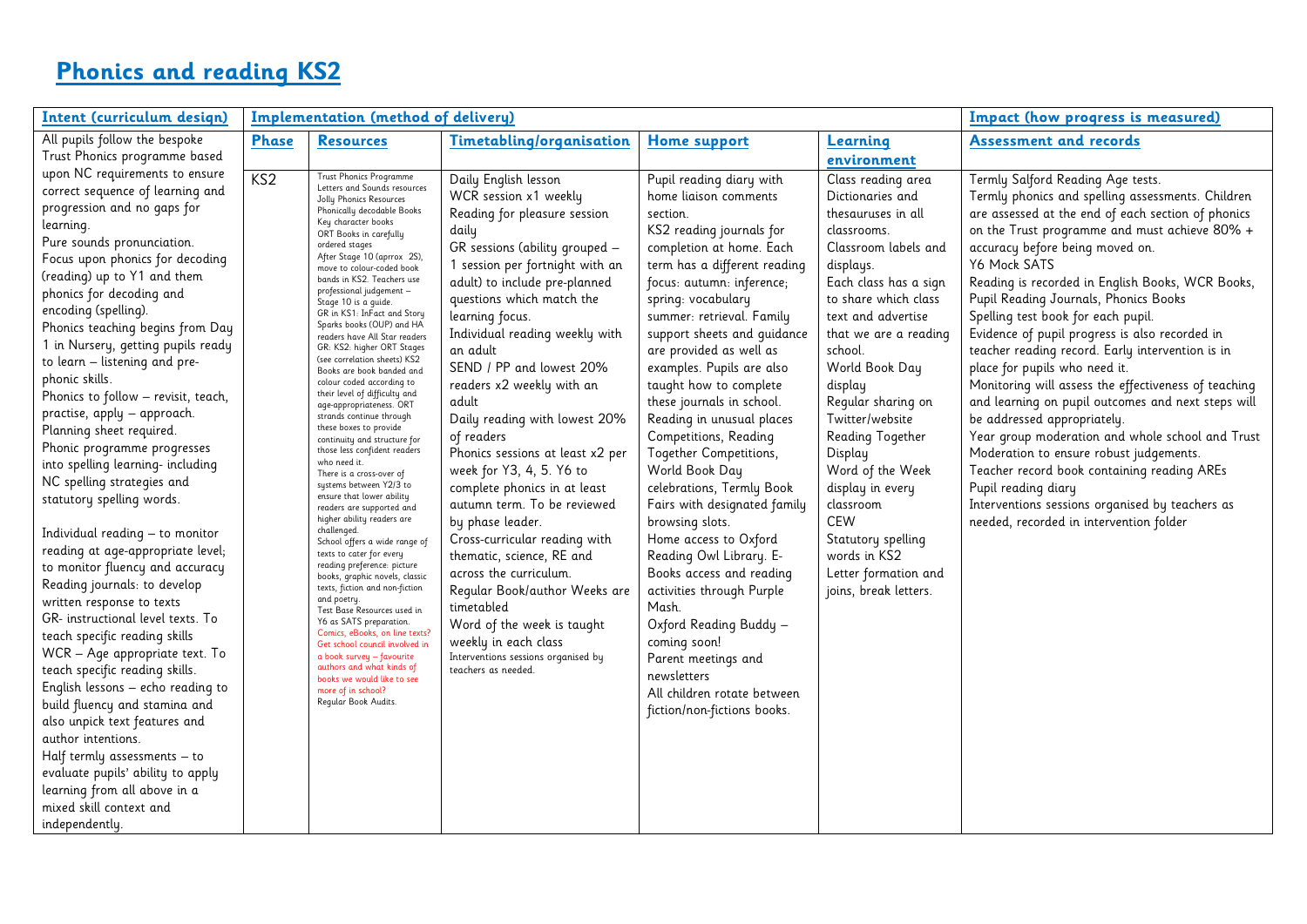## **Writing EYFS and KS1**

#### **Writing Intent at Edward the Elder**

**The programmes of study for writing at key stages 1 and 2 are constructed similarly to those for reading:** 

**transcription (spelling and handwriting)** 

**composition (articulating ideas and structuring them in speech and writing).** 

It is essential that teaching develops pupils' competence in these two dimensions. In addition, pupils should be taught how to plan, revise and evaluate their writing. These aspects of writing have been incorporated into t **of study for composition.** 

Writing down ideas fluently depends on effective transcription: that is, on spelling quickly and accurately through knowing the relationship between sounds and letters (phonics) and understanding the morphology (word struc orthography (spelling structure) of words. Effective composition involves forming, articulating and communicating ideas, and then organising them coherently for a reader. This requires clarity, awareness of the audience, p context, and an increasingly wide knowledge of vocabulary and grammar. Writing also depends on fluent, legible and, eventually, speedy handwriting. Spelling, vocabulary, grammar, punctuation and glossary The two statutory **appendices – on spelling and on vocabulary, grammar and punctuation – give an overview of the specific features that should be included in teaching the programmes of study.** 

Opportunities for teachers to enhance pupils' vocabulary arise naturally from their reading and writing. As vocabulary increases, teachers should show pupils how to understand the relationships between words, how to unders nuances in meaning, and how to develop their understanding of, and ability to use, figurative language. They should also teach pupils how to work out and clarify the meanings of unknown words and words with more than one m **References to developing pupils' vocabulary are also included within the appendices.** 

Pupils should be taught to control their speaking and writing consciously and to use Standard English. They should be taught to use the elements of spelling, grammar, punctuation and 'language about language' listed. This **intended to constrain or restrict teachers' creativity, but simply to provide the structure on which they can construct exciting lessons. A non-statutory Glossary is provided for teachers.** 

Throughout the programmes of study, teachers should teach pupils the vocabulary they need to discuss their reading, writing and spoken language. It is important that pupils learn the correct grammatical terms in English an **terms are integrated within teaching.** 

| Intent (curriculum design)                                                                                                                                                                                                                                                                                                                                                                                                                                                                                                                                                                                                                                                                                                                                                                                                                                                                                                                                                                        | Implementation (method of delivery) |                                                                                                                                         |                                                                                                                                                                                                                                                                                                                                                                                                                                                                                                         |                                                                                                                                                  |                                                                                                                                                                                   | Impact (how progress is measured)                                                                                                                                                                                                                                                                                                                                                                                                                                                                                                                                                                                                                                                                                                                                                                                                                                                                                                                                                                                                                                              |
|---------------------------------------------------------------------------------------------------------------------------------------------------------------------------------------------------------------------------------------------------------------------------------------------------------------------------------------------------------------------------------------------------------------------------------------------------------------------------------------------------------------------------------------------------------------------------------------------------------------------------------------------------------------------------------------------------------------------------------------------------------------------------------------------------------------------------------------------------------------------------------------------------------------------------------------------------------------------------------------------------|-------------------------------------|-----------------------------------------------------------------------------------------------------------------------------------------|---------------------------------------------------------------------------------------------------------------------------------------------------------------------------------------------------------------------------------------------------------------------------------------------------------------------------------------------------------------------------------------------------------------------------------------------------------------------------------------------------------|--------------------------------------------------------------------------------------------------------------------------------------------------|-----------------------------------------------------------------------------------------------------------------------------------------------------------------------------------|--------------------------------------------------------------------------------------------------------------------------------------------------------------------------------------------------------------------------------------------------------------------------------------------------------------------------------------------------------------------------------------------------------------------------------------------------------------------------------------------------------------------------------------------------------------------------------------------------------------------------------------------------------------------------------------------------------------------------------------------------------------------------------------------------------------------------------------------------------------------------------------------------------------------------------------------------------------------------------------------------------------------------------------------------------------------------------|
| Children are immersed in a writing environment right<br>from the start.                                                                                                                                                                                                                                                                                                                                                                                                                                                                                                                                                                                                                                                                                                                                                                                                                                                                                                                           | <b>Phase</b>                        | Resources                                                                                                                               | Timetabling/organisation                                                                                                                                                                                                                                                                                                                                                                                                                                                                                | <b>Home support</b>                                                                                                                              | Learning<br>environment                                                                                                                                                           | <b>Assessment and records</b>                                                                                                                                                                                                                                                                                                                                                                                                                                                                                                                                                                                                                                                                                                                                                                                                                                                                                                                                                                                                                                                  |
| They are encouraged to write for a wide range of<br>purposes and audiences and quality texts are used as<br>models for writing. Writing prompts and help sheets<br>are displayed and provided to support and scaffold<br>writing at the start of a unit.<br>Our writing curriculum has been chosen based upon:<br>National Curriculum guidelines and expectations<br>Specific cohort needs<br>Life skills and preparation for end of phase assessments<br>and next phase of learning                                                                                                                                                                                                                                                                                                                                                                                                                                                                                                              | <b>EYFS</b>                         | Follow<br>progressive<br>bespoke In-<br>school phonics<br>programme<br>(based upon NC<br>requirements<br>and elements of<br>Letters and | Daily writing sessions                                                                                                                                                                                                                                                                                                                                                                                                                                                                                  | Families are informed<br>and supported<br>through:<br>Termly parent<br>meetings<br>Regular newsletters<br>Family workshops<br>Nursery home packs | Child initiated writing<br>opportunities -<br>indoor/outdoor-<br>updated weekly                                                                                                   | Practical work<br>Learning Journey observations<br>Writing samples collected<br>2 simple observations<br>Reception writing books                                                                                                                                                                                                                                                                                                                                                                                                                                                                                                                                                                                                                                                                                                                                                                                                                                                                                                                                               |
| Enabling pupils to access the wider curriculum<br>NB See writing progression of key skills for each year<br>group to support this section. This ensures that the<br>curriculum is sequential and all aspects of learning are<br>covered. Skills are revisited and learning challenged<br>according to pupil needs, but the context of and<br>stimulus for the learning will change to ensure that<br>learning is new, age- and pupil appropriate and<br>current.<br>Writing LTP created each term to show range of genres<br>covered and to include a balance of F and NF each<br>term.<br>Texts and writing stimuli chosen largely to complement<br>thematic learning to maximise learning links, but year<br>groups also use tried and tested text favourites and<br>classic texts to ensure a balanced range of reading.<br>Teachers then create STP to show series of lessons.<br>AREs for each year group detail the learning objectives<br>and skills that need to be learned in each year. | KS1                                 | Sounds)<br>Nursery home<br>packs include:<br>pencils, name<br>writing and<br>letter formation                                           | Daily writing sessions<br>Lots of oral rehearsal of writing and<br>whiteboard work prior to writing in<br>books.<br>Weekly spelling tests linked to<br>phonic/CEW learning.<br>Morning activity linked to reading and<br>spelling.<br>Writing for purpose and choose<br>engaging, boy-friendly texts and 'cool'<br>male authors. Y2 have a weekly<br>extended English lesson to build stamina<br>and allow time for quality and quantity.<br>Interventions sessions organised by<br>teachers as needed. | Families are informed<br>and supported<br>through:<br>Termly parent<br>meetings<br>Regular newsletters<br>Family workshops                       | Class displays which<br>celebrate a balance<br>of pupil work and<br>achievement and<br>teaching support<br>materials.<br>Pupil displays<br>showcase high<br>quality written work. | Writing AREs for each year group.<br>One per ability group is highlighted to show coverage of<br>teaching and annotated with B,D,S to show understanding.<br>Writing AREs for each ability group highlighted to show<br>teaching coverage and annotated with stage of development<br>Learning shared in individual English books and learning<br>journeys<br>Able to share these at moderations sessions<br>'Special'/'Golden' writing checklists for each writing stage<br>which detail key writing skills needed and also build up the<br>EOKS writing TAFs. This work is self-assessed and then<br>teacher assessed.<br>Written work is recorded in English books<br>At the end of a writing unit, children complete an<br>independent piece in their 'Special'/'Golden' writing books<br>which demonstrates their ability to apply the learning of that<br>unit and also combine their writing skills. This provides work<br>for moderation and assessment.<br>Weekly spelling tests linked to phonic learning.<br>Interventions sessions organised by teachers as needed. |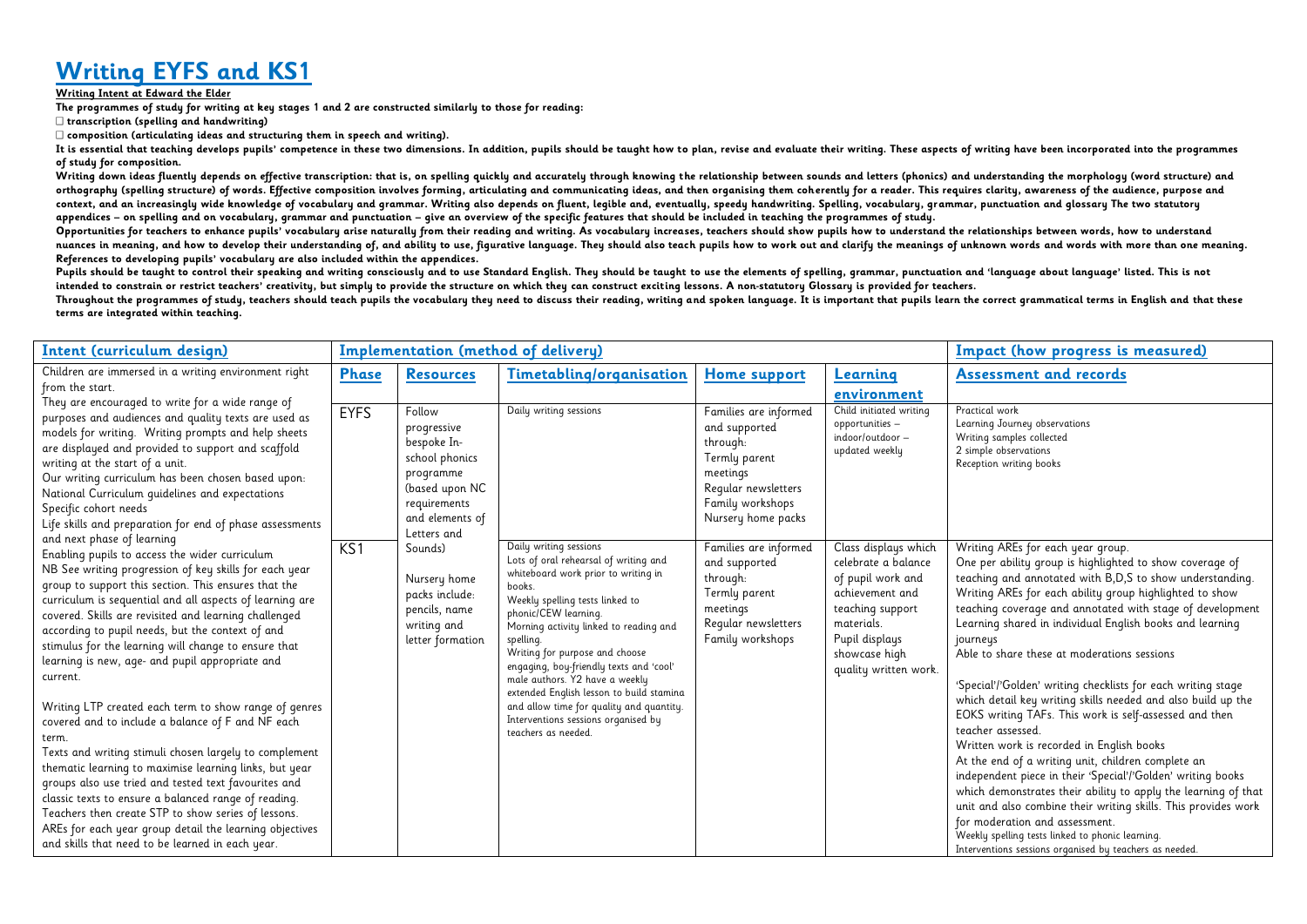# **Writing KS2**

| <b>Intent (curriculum</b>                                         |                 | Implementation (method of delivery) | Impact (how progress is measured) |                                       |                |                                               |
|-------------------------------------------------------------------|-----------------|-------------------------------------|-----------------------------------|---------------------------------------|----------------|-----------------------------------------------|
| design)                                                           |                 |                                     |                                   |                                       |                |                                               |
| Writing LTP created each term                                     | Phase           | Resources                           | <b>Timetabling/organisation</b>   | <b>Home support</b>                   | Learning       | <b>Assessment and records</b>                 |
| to show range of genres<br>covered and to include a               |                 |                                     |                                   |                                       | environment    |                                               |
| balance of F and NF each                                          | KS <sub>2</sub> | Follow progressive                  | Daily English sessions each       | Families are                          | Class displays | Writing AREs for each year group.             |
| term.                                                             |                 | bespoke in-school                   | week                              | informed and                          | which          | One per ability group is highlighted to show  |
| Texts and writing stimuli                                         |                 | phonics programme                   | Phonics/spelling sessions         | supported through:                    | celebrate a    | coverage of teaching and annotated with       |
| chosen largely to complement                                      |                 | (based upon NC                      |                                   | Parent meetings                       | balance of     | B, D, S to show understanding.                |
| thematic learning to maximise                                     |                 | requirements and                    | Writing sessions within other     | when required                         | pupil work     | 'Golden' writing checklists for each writing  |
| learning links, but year groups<br>also use tried and tested text |                 | elements of Letters                 | subjects across the curriculum    | Regular newsletters                   | and            | stage which detail key writing skills needed  |
| favourites and classic texts to                                   |                 | and Sounds)                         | Daily English sessions each       | Family workshops                      | achievement    | and also build up the EOKS writing TAFs.      |
| ensure a balanced range of                                        |                 | Progresses into                     | week                              |                                       | and teaching   | This work is self-assessed, peer assessed and |
| reading.                                                          |                 | spelling learning -                 | Phonics/spelling sessions         | Spelling words sent                   | support        | then teacher assessed.                        |
| Teachers then create STP to                                       |                 | following in-school                 | weekly - x2 per week.             | home:                                 | materials.     | Written work is recorded in English books     |
| show series of lessons.<br>AREs for each year group               |                 | progressive system                  | Writing sessions within other     | Phonic-related<br>$1_{\cdot}$         | Main corridor  | At the end of a writing unit, children        |
| detail the learning objectives                                    |                 | including spelling                  | subjects across the curriculum    | spellings linked                      | — each year    | complete an independent piece in their        |
| and skills that need to be                                        |                 | strategies and                      | Writing LTP created each          | to the                                | group have a   | 'Golden' writing books which demonstrates     |
| learned in each year.                                             |                 | patterns and                        | term to show range of genres      | phonics/spelling                      | writing        | their ability to apply the learning of that   |
|                                                                   |                 | statutory spelling                  | covered and to include a          | pattern taught                        | display to     | unit and also combine their writing skills.   |
|                                                                   |                 | words.                              | balance of F and NF each          | within                                | celebrate      | This provides work for moderation and         |
|                                                                   |                 | KS2 phonics/spelling                | term.                             | phonics/spelling                      | work           | assessment.                                   |
|                                                                   |                 | groups based upon                   | Texts and writing stimuli         | group                                 |                | Drafting books to collect ideas, make notes   |
|                                                                   |                 | age in each year                    | chosen largely to complement      | ARE spellings for                     |                | to support writing, planning. These books     |
|                                                                   |                 | group. SEND pupils                  | thematic learning to maximise     | each year group -                     |                | are not formally marked.                      |
|                                                                   |                 | in each class will                  | learning links, but year groups   | within English                        |                | SPAG books to collate any support             |
|                                                                   |                 | work on ability-                    | also use tried and tested text    | lessons and based                     |                | sheets/work                                   |
|                                                                   |                 | appropriate phonics                 | favourites and classic texts to   | upon the statutory                    |                | Y6 have a SPAG folder to collate work in -    |
|                                                                   |                 | and spelling.                       | ensure a balanced range of        | spelling words. NB                    |                | especially Testbase work                      |
|                                                                   |                 | GPS taught daily                    | reading.                          | SEND pupils in a                      |                | Reader/Writer of the term in merit assembly   |
|                                                                   |                 | within OMS part of                  | Teachers then create STP to       | year group may                        |                | Regular writing moderation in year groups     |
|                                                                   |                 | each English lesson.                | show series of lessons.           | receive a lower age                   |                | across phases and across the MAT.             |
|                                                                   |                 | Each class in KS2                   |                                   | group ARE spellings                   |                | Interventions sessions organised by teachers  |
|                                                                   |                 | teach a discrete                    |                                   | to suit their                         |                | as needed.                                    |
|                                                                   |                 | SPAG lesson weekly.                 |                                   | needs/ability/support<br>their ILSPs. |                |                                               |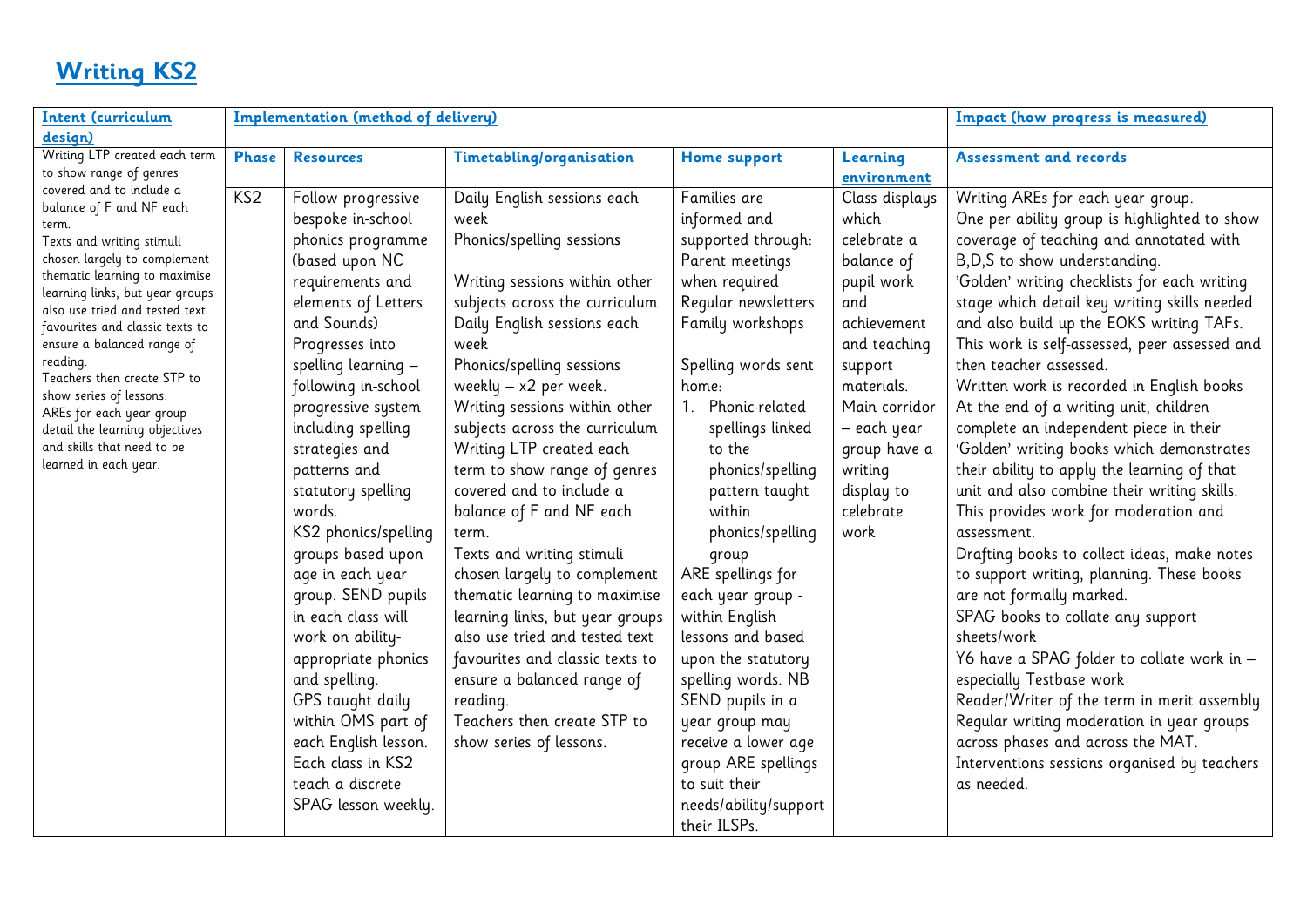# **Handwriting**

| Intent (curriculum design)                                                               | <b>Implementation (method of</b> |                               |                       |                  |                                        |
|------------------------------------------------------------------------------------------|----------------------------------|-------------------------------|-----------------------|------------------|----------------------------------------|
|                                                                                          | delivery)                        |                               |                       |                  |                                        |
| Lower case abcdefqhijklmnopqrstuvwxy                                                     | Resources                        | Timetabling/organisation      | <b>Home support</b>   | Learning         | <b>Impact (how progress is</b>         |
|                                                                                          |                                  |                               |                       | environment      | measured)                              |
| <b>Capitals</b> ABCDEFGHIJKLMNOPQRSTUVWX                                                 |                                  |                               |                       |                  | <b>Assessment and records</b>          |
| Numbers 1234567890                                                                       | <b>Model letters</b>             | Time allocation               | Phonic and letter     | Letter formation | Pupil books across all                 |
|                                                                                          | used (Nelson                     | Teach letter formation        | formation books sent  | lower and upper  | subjects                               |
| $bg$ jpqxyz<br><b>Break letters</b>                                                      | Handwriting                      | alongside phonics in EYFS and | home in EYFS          | case and joins   | Handwriting book                       |
| Eight letters after which no join is                                                     | Font)                            | KS1 + additional timetable    | Nursery packs include | information and  | Displays around school                 |
| made. Joins are not made to or                                                           | Pencils, pencil                  | slots specifically for        | letter formation      | break letters    | Handwriting Hero                       |
| from the letter z.                                                                       | qrips, writing                   | handwriting.                  | quidelines and name   | displayed in all | certificates for children who          |
| Joins                                                                                    | pens are                         | Separate daily/weekly         | cards                 | classrooms.      | have impressed their                   |
| diagonal joins to letters                                                                | available.                       | timetable slots in KS2 and    |                       |                  | teacher/improved                       |
| without ascenders: in, ai, ar, un,                                                       | Pens are not                     | reinforce during phonics,     |                       |                  | Pen License certificates               |
| am.                                                                                      | used until Year                  | spelling and English lessons  |                       |                  | when a pen has been<br>awarded in y5/6 |
| 2. horizontal joins to letters                                                           | 5 and Year 6,                    | and across the curriculum.    |                       |                  |                                        |
| without ascenders: oa, wo, ou, vi,                                                       | when teachers                    | Short but often is best.      |                       |                  |                                        |
| am                                                                                       | will judge if                    | Regular practise              |                       |                  | <b>Examples of cursive</b>             |
| 3. diagonal joins to letters with                                                        | and when a                       |                               |                       |                  | style                                  |
| ascenders: ab, ul, it, ch                                                                | pupil's                          |                               |                       |                  |                                        |
| 4. horizontal joins to letters with                                                      | presentation is                  |                               |                       |                  | The cursive style                      |
| ascenders: ol, wh, ot, ob                                                                | sufficiently neat                |                               |                       |                  | The quick brown $\int$ ox              |
|                                                                                          | to merit writing<br>in pen. Pen  |                               |                       |                  | jumps over the lazy                    |
| Joining sets: Set 1 acdefhijk                                                            | licenses are                     |                               |                       |                  | dog.                                   |
| lmnstu                                                                                   | awarded to                       |                               |                       |                  | The cursive slanted                    |
| 12 letters with exit flicks plus s                                                       | these pupils.                    |                               |                       |                  |                                        |
| acdegijmno pars<br><b>Set 2</b>                                                          | <b>Erasers</b> are               |                               |                       |                  | style The quick                        |
| $u \vee w \times y$ 19 letters which start at the                                        | used but                         |                               |                       |                  | brown fox jumps                        |
| top of the x height                                                                      | children are                     |                               |                       |                  | over the lazy dog.                     |
| set 3 bfhklt<br>6 letters which                                                          | encouraged to                    |                               |                       |                  |                                        |
| start at the top of the ascender                                                         | use them                         |                               |                       |                  |                                        |
|                                                                                          | sparingly.                       |                               |                       |                  |                                        |
| forvw<br>5 letters<br><b>Set 4</b>                                                       |                                  |                               |                       |                  |                                        |
| which finish at the top of the x height                                                  |                                  |                               |                       |                  |                                        |
| NB See writing progression of key skills for each year<br>group to support this section. |                                  |                               |                       |                  |                                        |